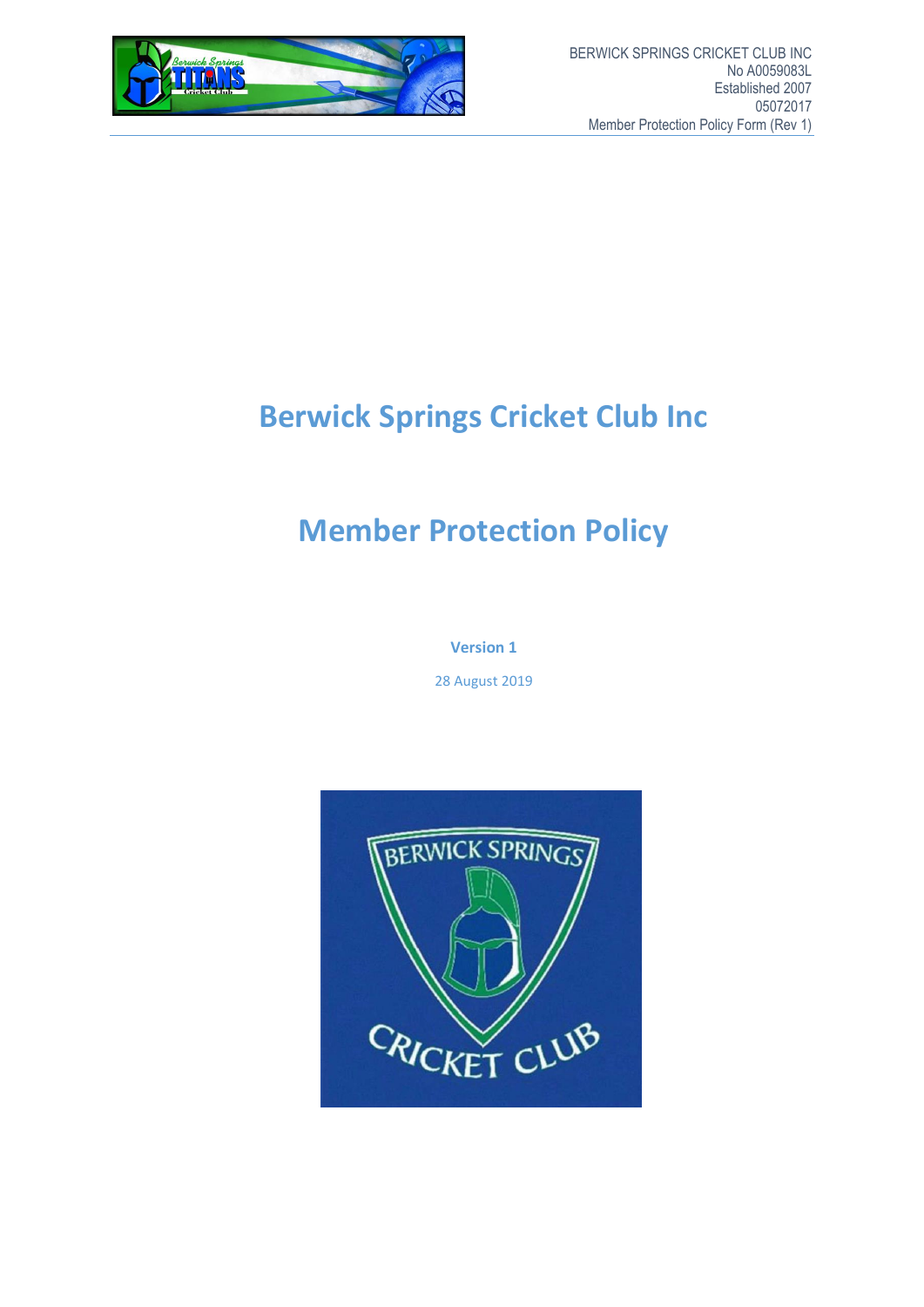

| 1.         |      |                     |  |  |
|------------|------|---------------------|--|--|
| 2.         |      |                     |  |  |
| 3.         |      |                     |  |  |
| 4.         |      |                     |  |  |
| 5.         |      |                     |  |  |
| 6.         |      |                     |  |  |
|            |      |                     |  |  |
| 7.         |      |                     |  |  |
| 7.1        |      |                     |  |  |
| 7.2        |      |                     |  |  |
| 7.3<br>7.4 |      |                     |  |  |
|            |      |                     |  |  |
| 8.         |      |                     |  |  |
| 8.1        |      |                     |  |  |
| 8.2        |      |                     |  |  |
| 8.3        |      |                     |  |  |
| 9.         |      |                     |  |  |
| 9.1        |      |                     |  |  |
| 9.2        |      |                     |  |  |
| 9.3        |      |                     |  |  |
| 9.4        |      |                     |  |  |
| 9.5        |      |                     |  |  |
| 10.        |      |                     |  |  |
|            | 10.1 |                     |  |  |
|            | 10.2 |                     |  |  |
|            | 10.3 |                     |  |  |
|            | 10.4 |                     |  |  |
|            |      | <b>ATTACHMENT 1</b> |  |  |
|            |      | <b>ATTACHMENT 2</b> |  |  |
|            |      | <b>ATTACHMENT 3</b> |  |  |
|            |      |                     |  |  |
|            |      |                     |  |  |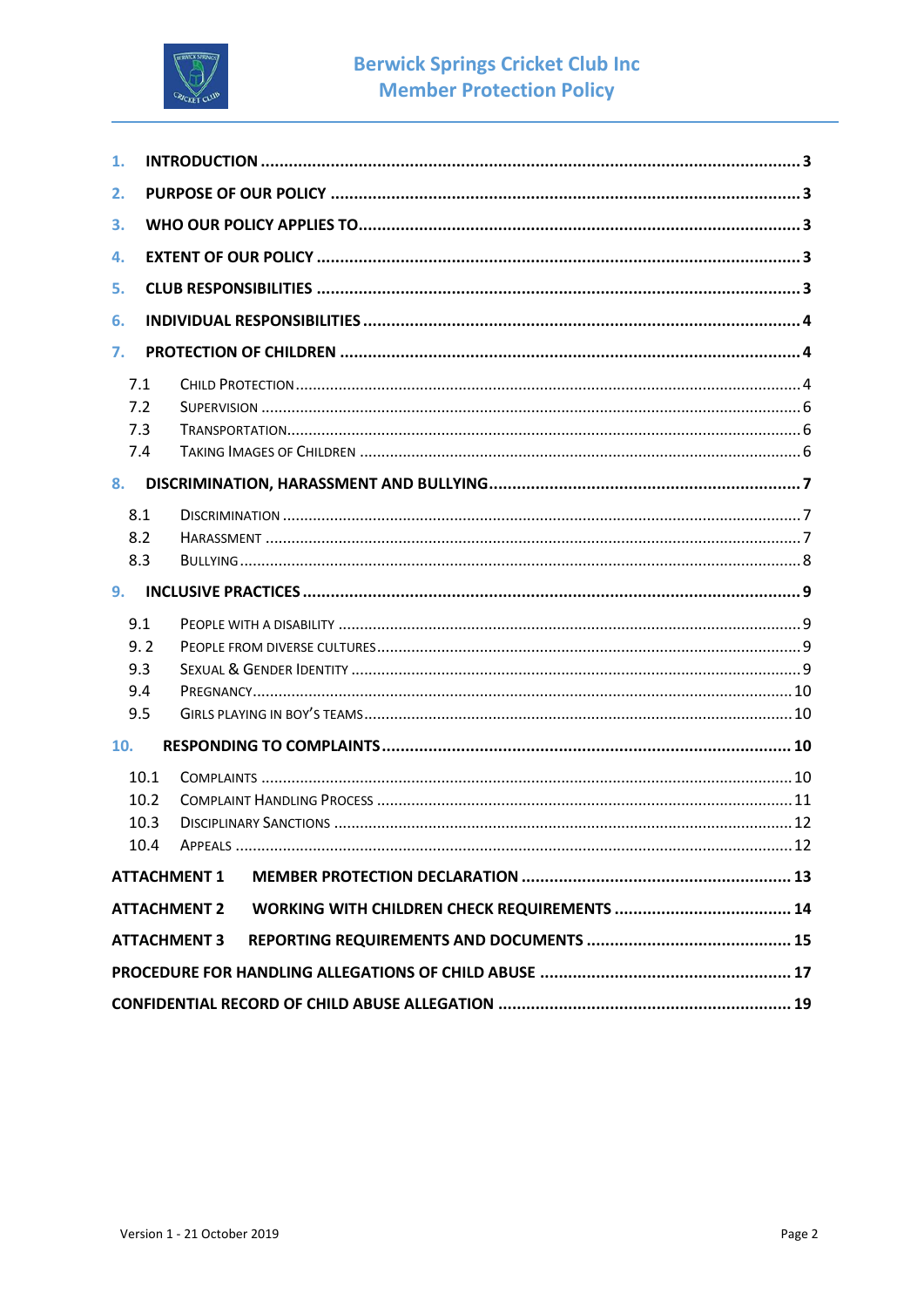

## 1. Introduction

The Berwick Springs Cricket Club provides the local community with the opportunity to experience a quality and safe environment in which to play cricket.

## 2. Purpose of Our Policy

The main objective of the Berwick Springs Cricket Club Inc Member Protection Policy ("policy") is to maintain responsible behavior and the making of informed decisions by members and other participants in this Club. It outlines our commitment to a person's right to be treated with respect and dignity, and to be safe and protected from discrimination, harassment and abuse. Our policy informs everyone involved in our Club of his or her legal and ethical rights and responsibilities and the standards of behavior that are expected of them. It also covers the care and protection of children participating in our Club's activities.

## 3. Who Our Policy Applies To

This policy applies to everyone involved in the activities of our Club whether they are in a paid or unpaid/voluntary capacity and including:

- Club committee members, administrators and other Club officials;
- coaches and assistant coaches and other personnel participating in events and activities, including camps and training sessions;
- support personnel, including managers, physiotherapists, psychologists, masseurs, sport trainers and others;
- referees, umpires and other officials;
- athletes;
- members, including any life members;
- parents;
- spectators

### 4. Extent of Our Policy

Our policy covers all matters directly and indirectly related to the Berwick Springs Cricket Club Inc and its activities. In particular, the policy governs unfair selection decisions and actions, breaches of our code of behavior and behavior that occurs at training sessions, in the Club rooms, at social events organised or sanctioned by the Club (or our sport), and on away and overnight trips. It also covers private behavior where that behavior brings our Club or sport into disrepute or there is suspicion of harm towards a child or young person.

## 5. Club Responsibilities

We will:

- adopt, implement and comply with this policy;
- ensure that this policy is enforceable;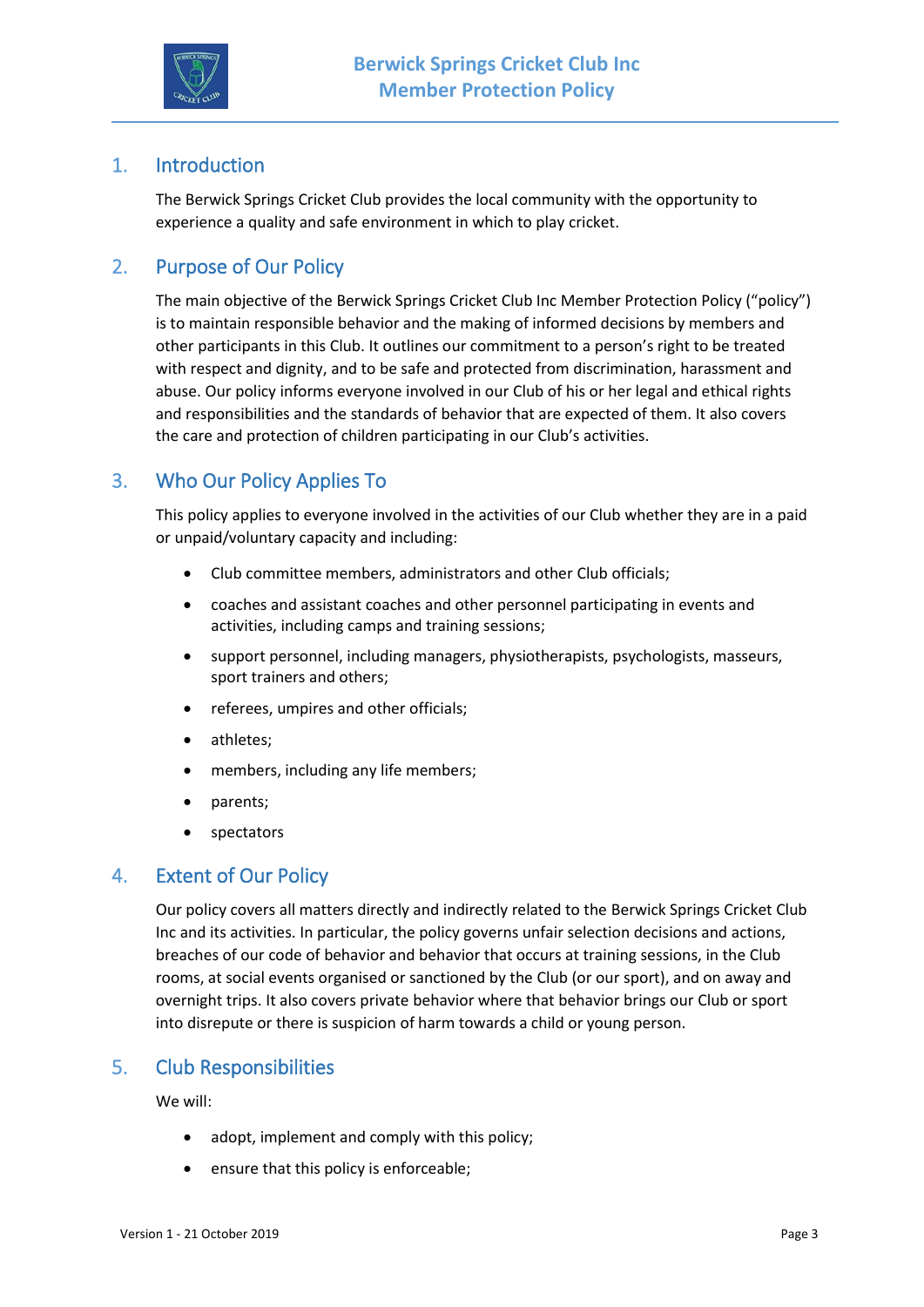

- publish, distribute and promote this policy and the consequences of any breaches of this policy;
- promote and model appropriate standards of behaviour at all times;
- deal with any complaints made under this policy in an appropriate manner;
- deal with any breaches of this policy in an appropriate manner;
- recognise and enforce any penalty imposed under this policy;
- ensure that a copy of this policy is available or accessible to all people and organisations to whom this policy applies;
- review this policy every 12-18 months; and
- seek advice from and refer serious issues to our Affiliated Peak Body / Cricket Victoria or VIC Sport as appropriate.

Serious issues include unlawful behaviour that involves or could lead to significant harm and includes criminal behaviour (e.g. physical assault, sexual assault, child abuse) and any other issues that our state or national bodies request to be referred to them.

## 6. Individual Responsibilities

Everyone associated with our Club must:

- make themselves aware of the contents of this policy;
- comply with all relevant provisions of this policy, including the standards of behaviour outlined in this policy;
- consent to the screening requirements set out in this policy, and any state or territory Working with Children checks if the person holds or applies for a role that involves regular unsupervised contact with a child or young person under the age of 18, or where otherwise required by law;
- treat other people with respect;
- always place the safety and welfare of children above other considerations;
- be responsible and accountable for their behaviour;
- follow the guidelines outlined in this policy if they wish to make a complaint or report a concern about possible child abuse, discrimination, harassment, bullying or other inappropriate behaviour; and
- comply with any decisions and/or disciplinary measures imposed under this policy.

## 7. Protection of Children

#### **7.1 Child Protection**

The Berwick Springs Cricket Club Inc is committed to the safety and wellbeing of children and young people who participate in our Club's activities or use our services. We support the rights of the child and will act at all times to ensure that a child safe environment is maintained. We also support the rights and wellbeing of our staff and volunteers and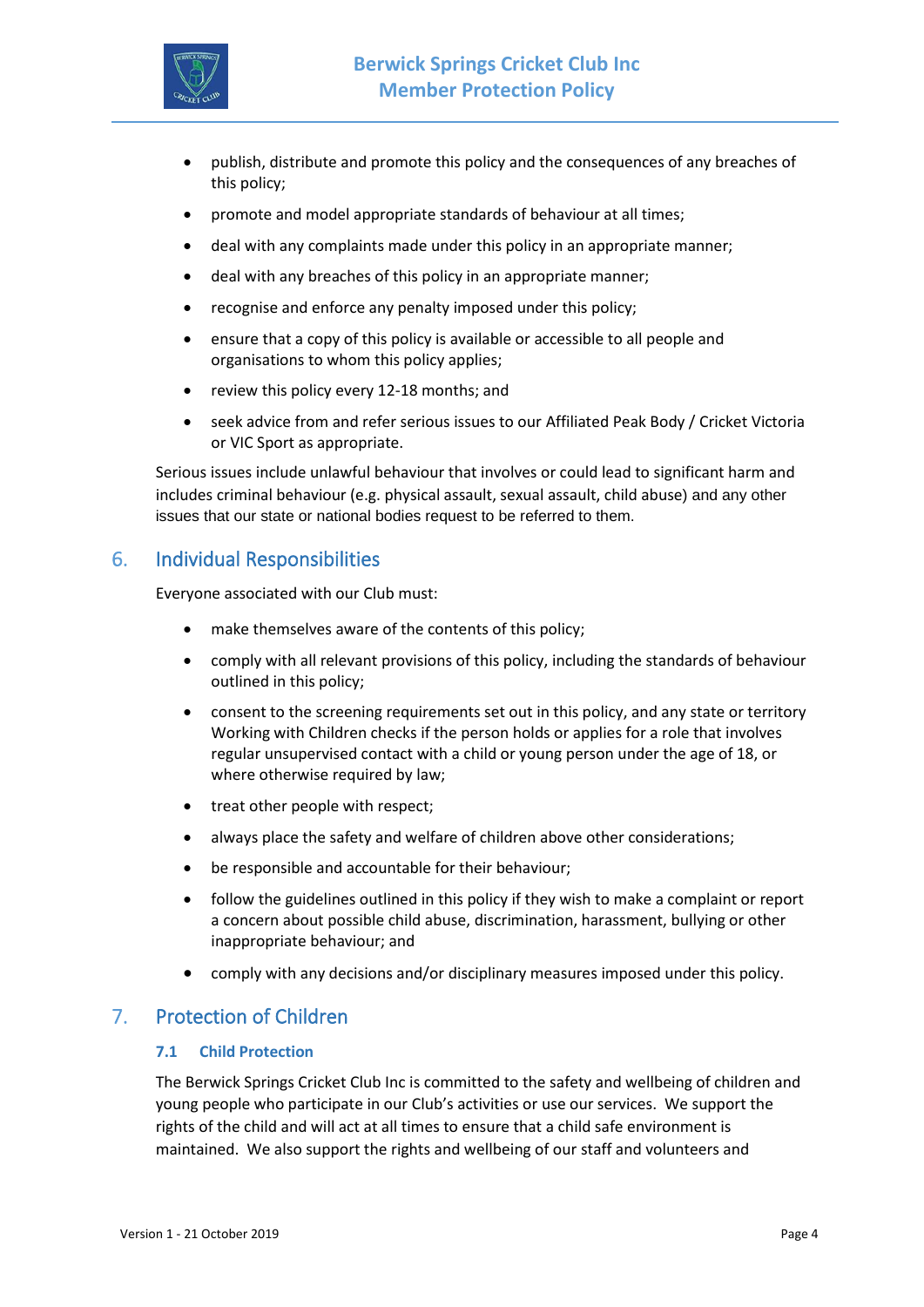

encourage their active participation in building and maintaining a secure and safe environment for all participants.

Berwick Springs Cricket Club Inc acknowledges the valuable contribution made by our staff, members and volunteers and we encourage their active participating in providing a safe, fair and inclusive environment for all participants.

#### **7.1.1 Identifying and Analysing Risks of Harm**

The Berwick Springs Cricket Club Inc will develop and implement a risk management strategy, which includes a review of our existing child protection practices, to determine how child-safe our organisation is and to identify any additional steps we can take to minimise and prevent the risk of harm to children because of the action of an employee, volunteer or another person.

#### **7.1.2 Developing Codes of Conduct for Adults and Children**

We will develop and promote a Code of Conduct that specifies standards of conduct and care we expect of adults when they deal and interact with children, particularly those in our care. We will also implement a Code of Conduct to promote appropriate behaviour between children.

The codes will clearly describe professional boundaries, ethical behaviour and unacceptable behaviour. (See Attachment 2)

#### **7.1.3 Choosing Suitable Employees and Volunteers**

The Berwick Springs Cricket Club Inc will ensure that the organisation takes all reasonable steps to ensure that it engages the most suitable and appropriate people to work with children, especially those in positions that involve regular unsupervised contact with children. This may be achieved using a range of screening measures. Such measures will aim to minimise the likelihood of engaging (or retaining) people who are unsuitable to work with children.

The Club will ensure that Working with Children Checks and criminal history assessments are conducted for employees and volunteers working with children, where an assessment is required by law. If a criminal history report is obtained as part of the screening process, the Club will ensure that the criminal history information is dealt with confidentially and in accordance with relevant legal requirements.

#### **7.1.4 Support, Train, Supervise and Enhance Performance**

The Berwick Springs Cricket Club Inc will ensure that all our employees and volunteers who work with children have ongoing supervision; support and training. Our goal is to develop their skills and capacity and to enhance their performance so we can maintain a child-safe environment in our Club.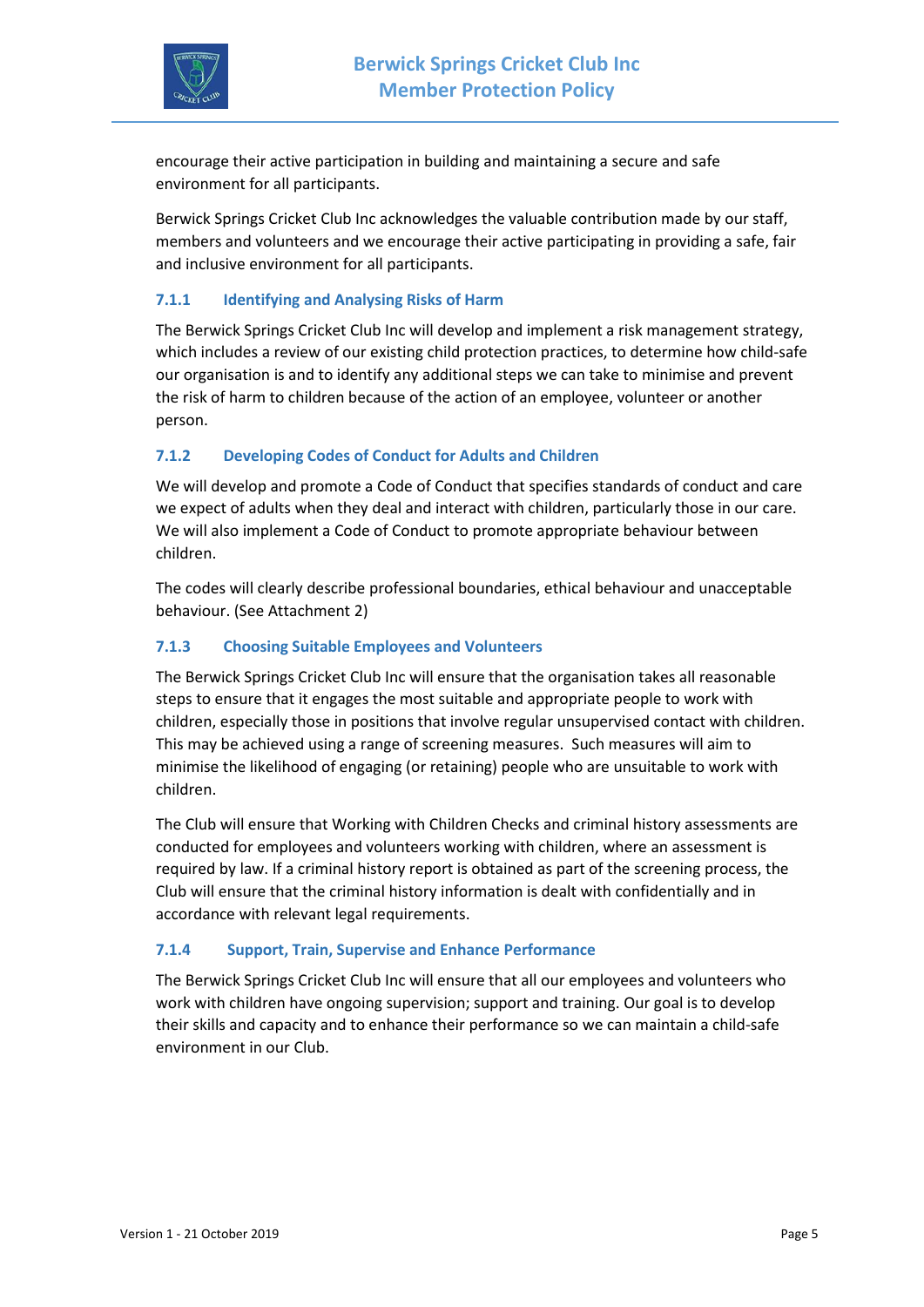

#### **7.1.5 Empower and Promote the Participation of Children in Decision-Making and Service Development**

The Berwick Springs Cricket Club Inc will promote the involvement and participation of children and young people in developing and maintaining a child-safe environment in our Club.

#### **7.1.6 Report and Respond Appropriately to Suspected Abuse and Neglect**

The Berwick Springs Cricket Club Inc will ensure that employees and volunteers are able to identify and respond appropriately to children at risk of harm and that they are aware of their responsibilities under state laws to make a report if they suspect on reasonable ground that a child has been, or is being, abused or neglected (See Attachment 3}

In addition to any legal obligations, if any person believes that another person or organisation bound by this policy is acting inappropriately towards a child or is in breach of this policy they may make an internal complaint.

Please refer to our complaints procedure in section 10 of this policy.

#### **Any person who believes a child is in immediate danger or in a life threatening situation, should contact the police immediately.**

#### **7.2 Supervision**

Children under the age of [18] must be supervised at all times by a responsible adult. We endeavour to provide an appropriate level of supervision at all times. If a member finds a child under the age of [18] is unsupervised, they should assume responsibility for the child's safety until the child's parent/guardian or supervisor is located.

For reasons of courtesy and safety, parents must collect their children on time. If it appears a member will be left alone with just one child at the end of any Club activity, they will ask another member to stay until the child is collected.

#### **7.3 Transportation**

Parents and or guardians are responsible for organising the transportation of their children to and from Club activities (e.g. training and games).Where we make arrangements for the transportation of children (e.g. for away matches or overnight trips), we will conduct a risk assessment that includes ensuring vehicles are adequately insured, the driver has a current and appropriate license for the vehicle being used and the appropriate safety measures are in place (e.g. fitted working seatbelts).

#### **7.4 Taking Images of Children**

Images of children can be used inappropriately or illegally. We require that members, wherever possible, obtain permission from a child's parent or guardian before taking an image of a child that is not their own. We will also make sure that the parent or guardian understands how the image will be used.

To respect people's privacy, we do not allow camera phones, videos and cameras to be used inside changing areas, showers and toilets which we control or are used in connection with our Club.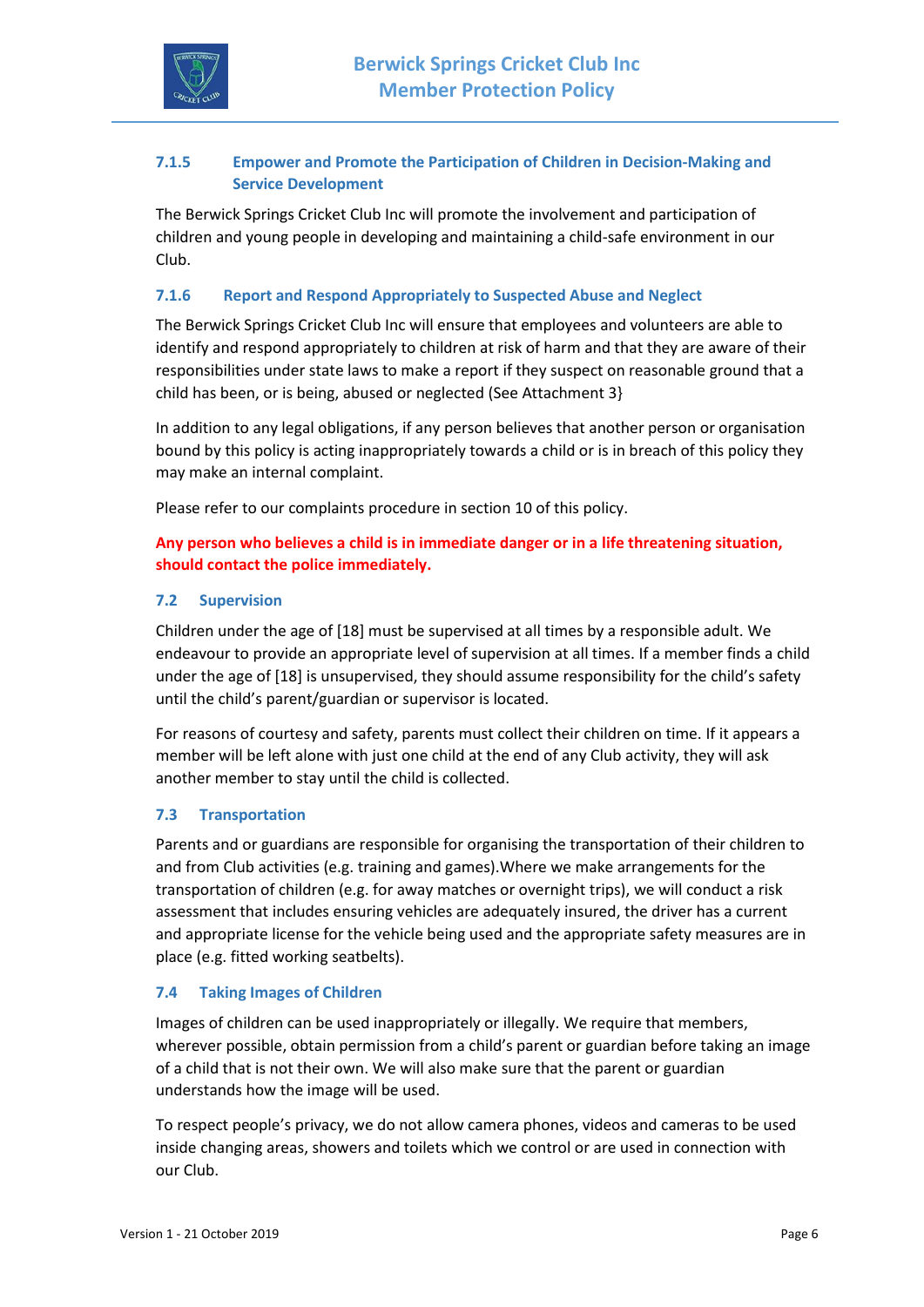

When using a photo of a child, we will not name or identify the child or publish personal information, such as residential address, email address or telephone number, without the consent of the child's parent or guardian. We will not provide information about a child's hobbies, interests, school or the like, as this can be used by pedophiles or other persons to "groom" a child.

We will only use images of children that are relevant to our Club's activities and we will ensure that they are suitably clothed in a manner that promotes our Club. We will seek permission from a child's parent or guardian before using their images.

## 8. Discrimination, Harassment and Bullying

Our Club is committed to providing an environment in which people are treated fairly and equitably and that is, as far as practicable, free from all forms of discrimination, harassment and bullying.

We recognise that people may not be able to enjoy themselves or perform at their best if they are treated unfairly, discriminated against, harassed or bullied.

#### **8.1 Discrimination**

Unlawful discrimination involves the less favourable treatment of a person on the basis of one or more of the personal characteristics protected by State or Federal anti-discrimination laws.

Discrimination includes both direct and indirect discrimination:

- **Direct discrimination** occurs if a person treats, or proposes to treat, a person with a protected personal characteristic unfavourably because of that personal characteristic.
- **Indirect discrimination** occurs if a person imposes, or proposes to impose, a requirement, condition or practice that will disadvantage a person with a protected personal characteristic and that requirement, condition or practice is not reasonable.

For the purpose of determining discrimination, the offender's awareness and motive are irrelevant.

#### **8.2 Harassment**

Harassment is any unwelcome conduct, verbal or physical, that intimidates, offends or humiliates another person and which happens because a person has a certain personal characteristic protected by State or Federal anti-discrimination legislation.

The offensive behaviour does not have to take place a number of times, a single incident can constitute harassment.

Sexual harassment is one type of harassment. Sexual harassment involves unwelcome conduct, remarks or innuendo of a sexual nature. It covers a wide range of behaviours and can be verbal, written, visual or physical. Sexual harassment is not limited to members of the opposite sex.

Every person is covered by the anti-discrimination laws that apply in their State as well as the Federal anti-discrimination laws.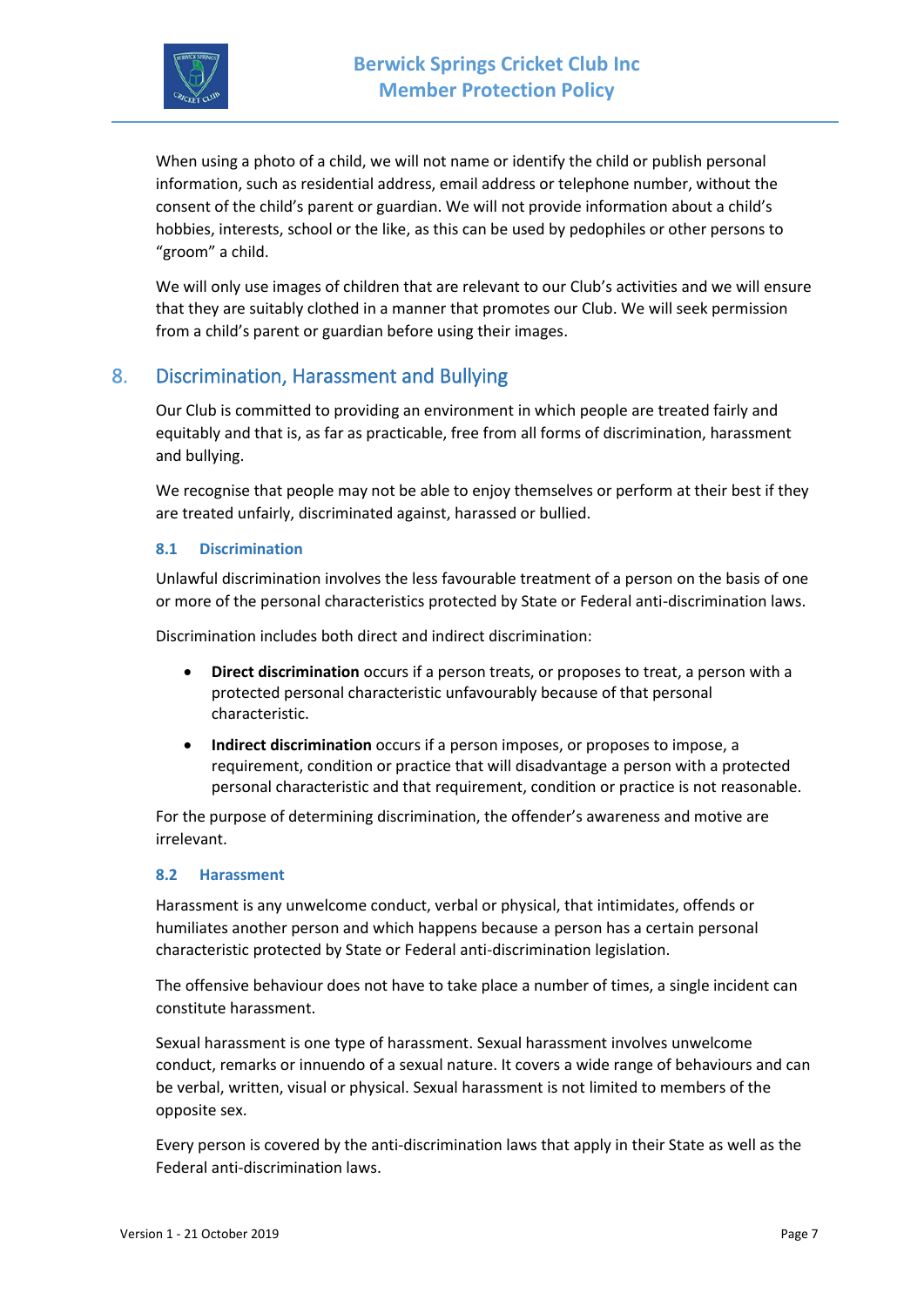

The following is a list of all the personal characteristics that apply throughout Australia:

- gender;
- race, colour, descent, national or ethnic origin, nationality, ethno-religious origin, immigration;
- national extraction or social origin;
- marital status, relationship status, identity of spouse or domestic partner;
- pregnancy, potential pregnancy, breastfeeding;
- family or carer responsibilities, status as a parent or carer;
- age;
- religion, religious beliefs or activities;
- political beliefs or activities;
- lawful sexual activity;
- sexual orientation and gender identity;
- profession, trade, occupation or calling;
- irrelevant criminal record, spent convictions;
- irrelevant medical record:
- member of association or organisation of employees or employers, industrial activity, trade union activity;
- physical features;
- disability, mental or physical impairment;
- defence service; and
- personal association with someone who has, or is assumed to have, any of these personal characteristics.

Legislation also prohibits:

- racial, religious, homosexual, transgender and HIV/AIDS vilification; and
- victimisation resulting from a complaint.

#### **8.3 Bullying**

The is committed to providing an environment that is free from bullying. We understand that bullying has the potential to result in significant negative consequences for an individual's health and wellbeing, and we regard bullying in all forms as unacceptable at our Club.

Bullying is characterised by repeated, unreasonable behaviour directed at a person, or group of persons, that creates a risk to health and safety. Bullying behaviour is that which a reasonable person in the circumstances would expect to victimise, humiliate, undermine, threaten, degrade, offend or intimidate a person. Bullying behaviour can include actions of an individual or group.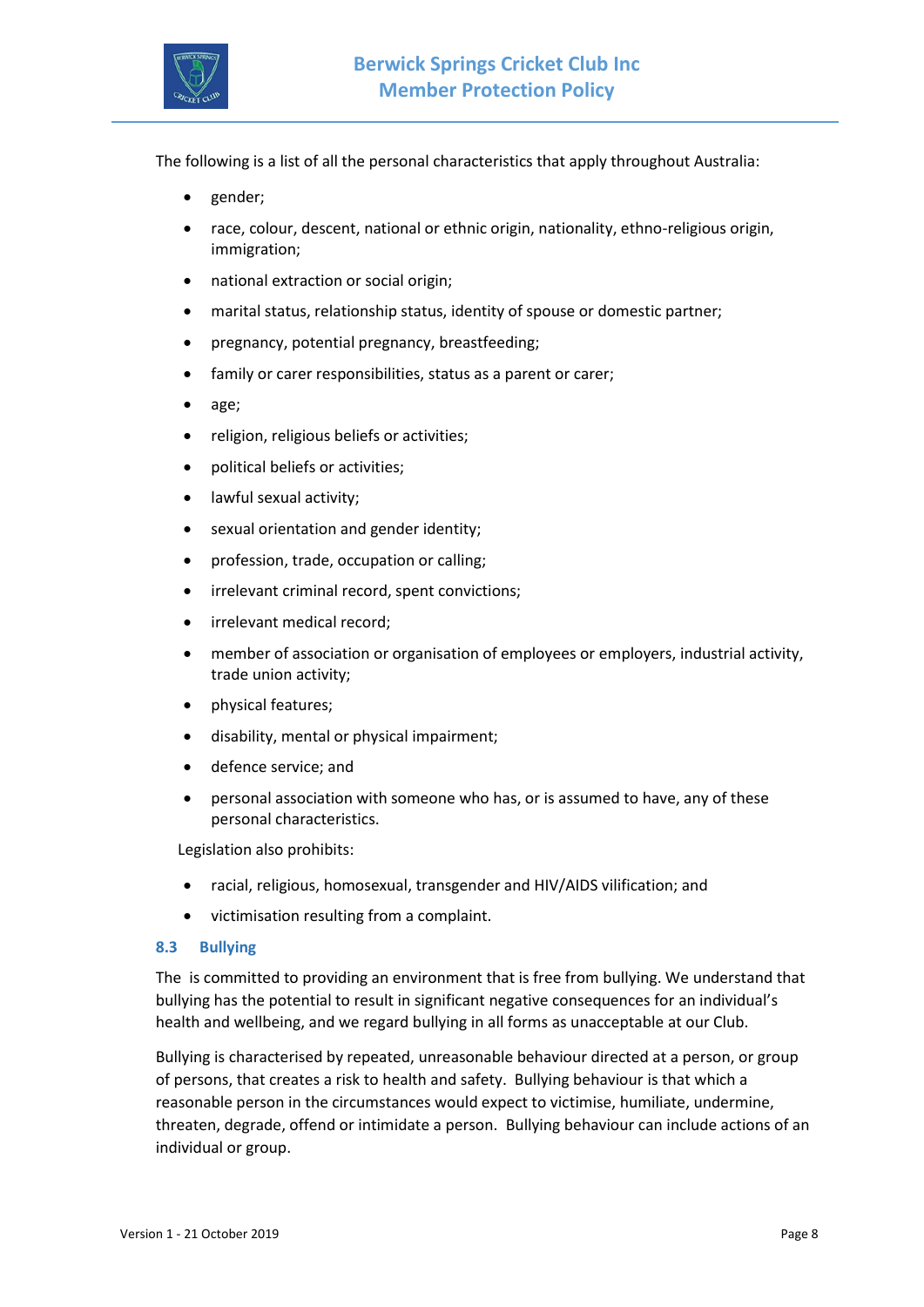

Whilst generally characterised by repeated behaviours, one off instances can amount to bullying.

The following types of behaviour, where repeated or occurring as part of a pattern of behaviour, would be considered bullying:

- verbal abuse including shouting, swearing, teasing, making belittling remarks or persistent unjustified criticism;
- excluding or isolating a group or person;
- spreading malicious rumours; or
- psychological harassment such as intimidation.

Bullying includes cyber-bulling which occurs through the use of technology. New technologies and communication tools, such as smart phones and social networking websites, have greatly increased the potential for people to be bullied though unwanted and inappropriate comments. We will not tolerate abusive, discriminatory, intimidating or offensive statements being made online.

If any person believes they are being, or have been, bullied by another person or organisation bound by this policy, he or she may make a complaint. (Refer to Item 10 of this policy.)

#### 9. Inclusive practices

The Berwick Springs Cricket Club Inc is welcoming and we will seek to include members from all areas of our community.

The following are examples of some of our inclusive practices.

#### **9.1 People with a disability**

The Berwick Springs Cricket Club Inc will not discriminate against any person because they have a disability. Where it is necessary, we will make reasonable adjustments (e.g. modifications to equipment and rules) to enable participation.

#### **9. 2 People from diverse cultures**

We will support, respect and encourage people from diverse cultures and religions to participate in our Club and where possible we will accommodate requests for flexibility (e.g. modifications to uniforms).

#### **9.3 Sexual & Gender Identity**

All people, regardless of their sexuality or gender identity, are welcome at our Club. We strive to provide a safe environment for participation and will not tolerate any form of discrimination or harassment because of a person's sexuality or gender identity.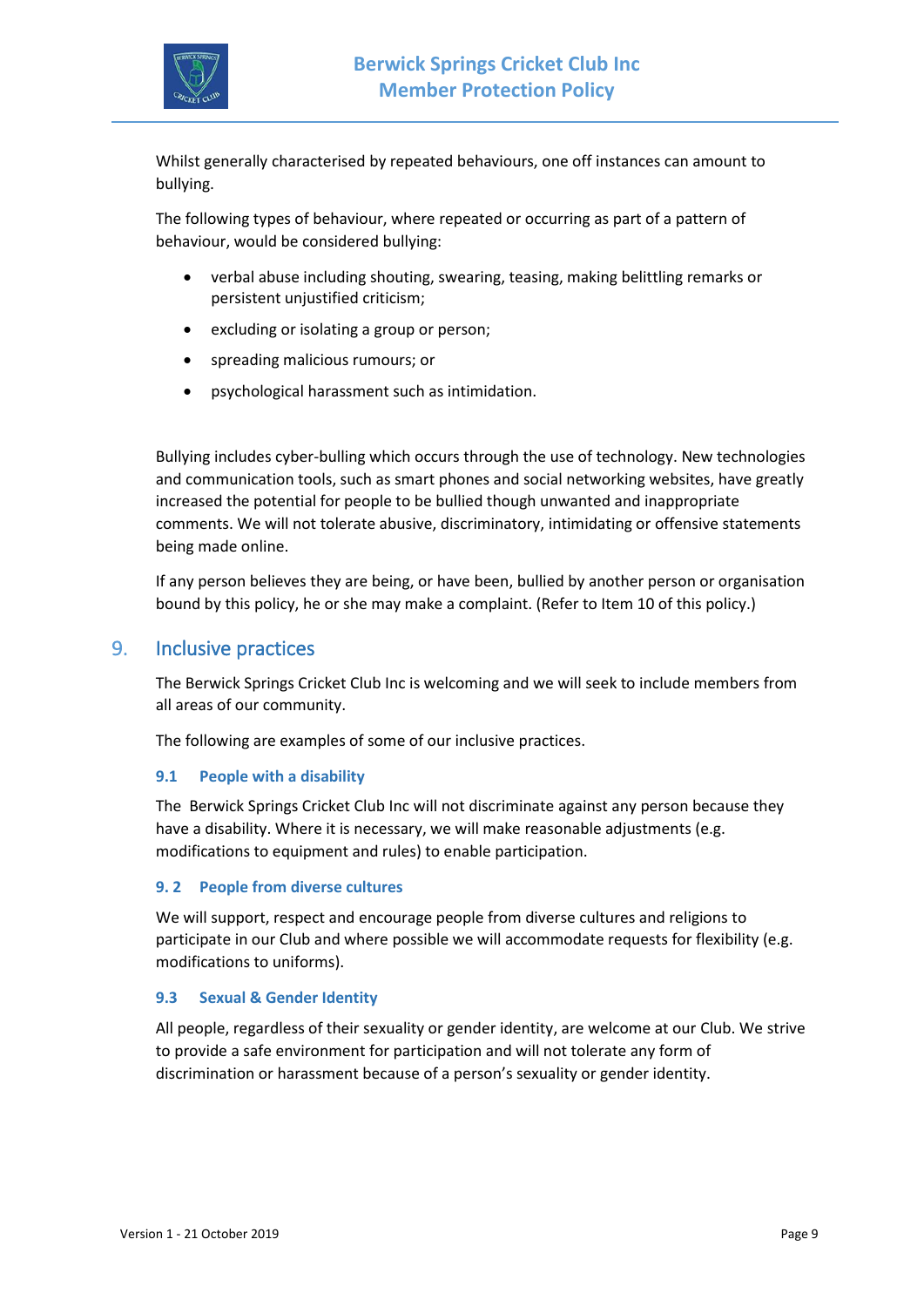

#### **9.4 Pregnancy**

Berwick Springs Cricket Club Inc is committed to treating pregnant women fairly and to removing any unreasonable barriers to their full participation in our Club's activities. We will not tolerate any discrimination or harassment against pregnant women.

We will take reasonable care to ensure the continuing safety, health and wellbeing of pregnant women. We will advise pregnant women that there may be risks involved with their continuing participation in sport, and we will encourage them to obtain medical advice about those risks. Pregnant women should be aware that their own health and wellbeing, and that of their unborn child, is of utmost importance in their decision-making about the extent they choose to participate in our sport.

We encourage all pregnant women to talk with their medical advisers, make themselves aware of the facts about pregnancy in sport and ensure that they make informed decisions about their participation in our sport. Pregnant women should make these decisions themselves, in consultation with their medical advisers and in discussion with Berwick Springs Cricket Club Inc. We will only require pregnant women to sign a disclaimer in relation to their participation in our sport whilst they are pregnant if all other participants are required to sign one in similar circumstances. We will not require women to undertake a pregnancy test.

If a pregnant woman believes she is being, or has been, harassed or discriminated against by another person bound by this policy, she may make a complaint (see section 10).

#### **9.5 Girls playing in boy's teams**

If there is not a separate sex competition the Berwick Springs Cricket Club Inc will support girls playing in boy's teams up until the age of 12 years.

We note that Federal anti-discrimination laws provide that it is not unlawful to discriminate on grounds of sex by excluding persons from participation in any competitive sporting activity in which the strength, stamina or physique of competitors is relevant.

If a child is over the age of 12 years our Club will consider each request on an individual basis by considering the nature of our sport and other available opportunities to compete.

## 10. Responding to Complaints

#### **10.1 Complaints**

Our Club takes all complaints about on and off-field behaviour seriously. Our Club will handle complaints based on the principles of procedural fairness, and ensure:

- all complaints will be taken seriously;
- the person making the complaint (complainant) will be given full details of what is being alleged against them and have the opportunity to respond to those allegations;
- irrelevant matters will not be taken into account;
- decisions will be unbiased; and
- any penalties imposed will be reasonable.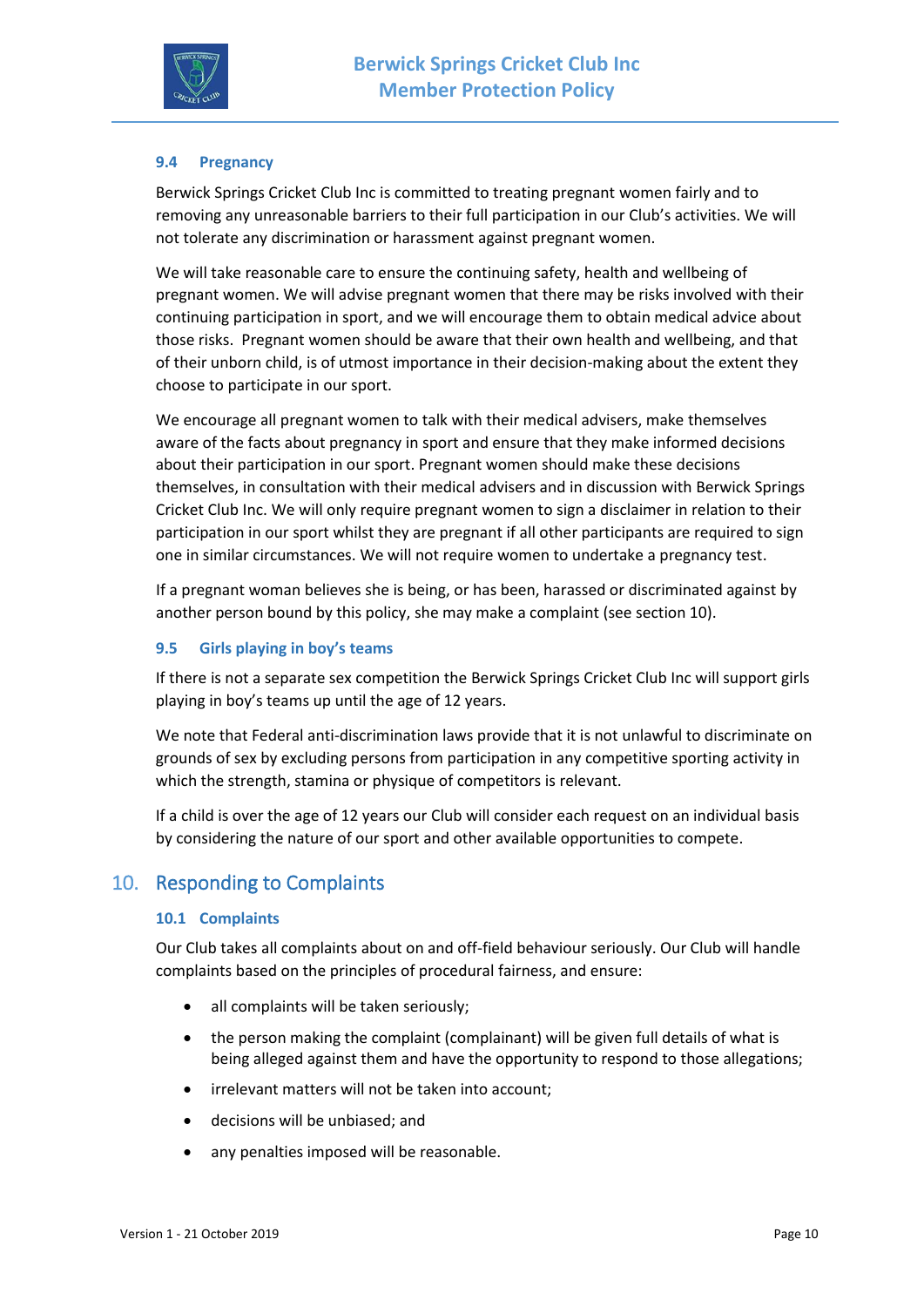

More serious complaints may be escalated to our Affiliated Peak Body / Cricket Victoria or VIC Sport as appropriate

If the complaint relates to suspected child abuse, sexual assault or other criminal activity, then our Club may need to report the behaviour to the police and/or relevant government authority.

#### **10.2 Complaint Handling Process**

When a complaint is received by our Club, the person receiving the complaint (e.g. President, Member Protection Information Officer) will:

- listen carefully and ask questions to understand the nature and extent of the concern;
- ask what the complainant how they would like their concern to be resolved and if they need any support;
- explain the different options available to help resolve the complainant's concern;
- inform the relevant government authorities and/or police, if required by law to do so; and
- where possible and appropriate, maintain confidentiality but not necessarily anonymity.

Once the complainant decides on their preferred option for resolution, the Club will assist, where appropriate and necessary, with the resolution process. This may involve:

- supporting the person complaining to talk to the person being complained about;
- bringing all the people involved in the complaint together to talk objectively through the problem (this could include external mediation);
- gathering more information (e.g. from other people that may have seen the behaviour);
- seeking advice from our district, regional, state and/or national body or from an external agency (e.g. State Department of Sport or anti-discrimination agency);
- referring the complaint to our Affiliated Peak Body / Cricket Victoria or VIC Sport as appropriate association; and/or
- referring the complainant to an external agency such as a community mediation centre, police or anti-discrimination agency.

In situations where a complaint is referred to our Affiliated Peak Body / Cricket Victoria or VIC Sport as appropriate and an investigation is conducted, the Club will:

- co-operate fully with the investigation;
- where applicable, ensure the complainant is not placed in an unsupervised situation with the respondent(s); and
- act on our Affiliated Peak Body / Cricket Victoria or VIC Sport recommendations.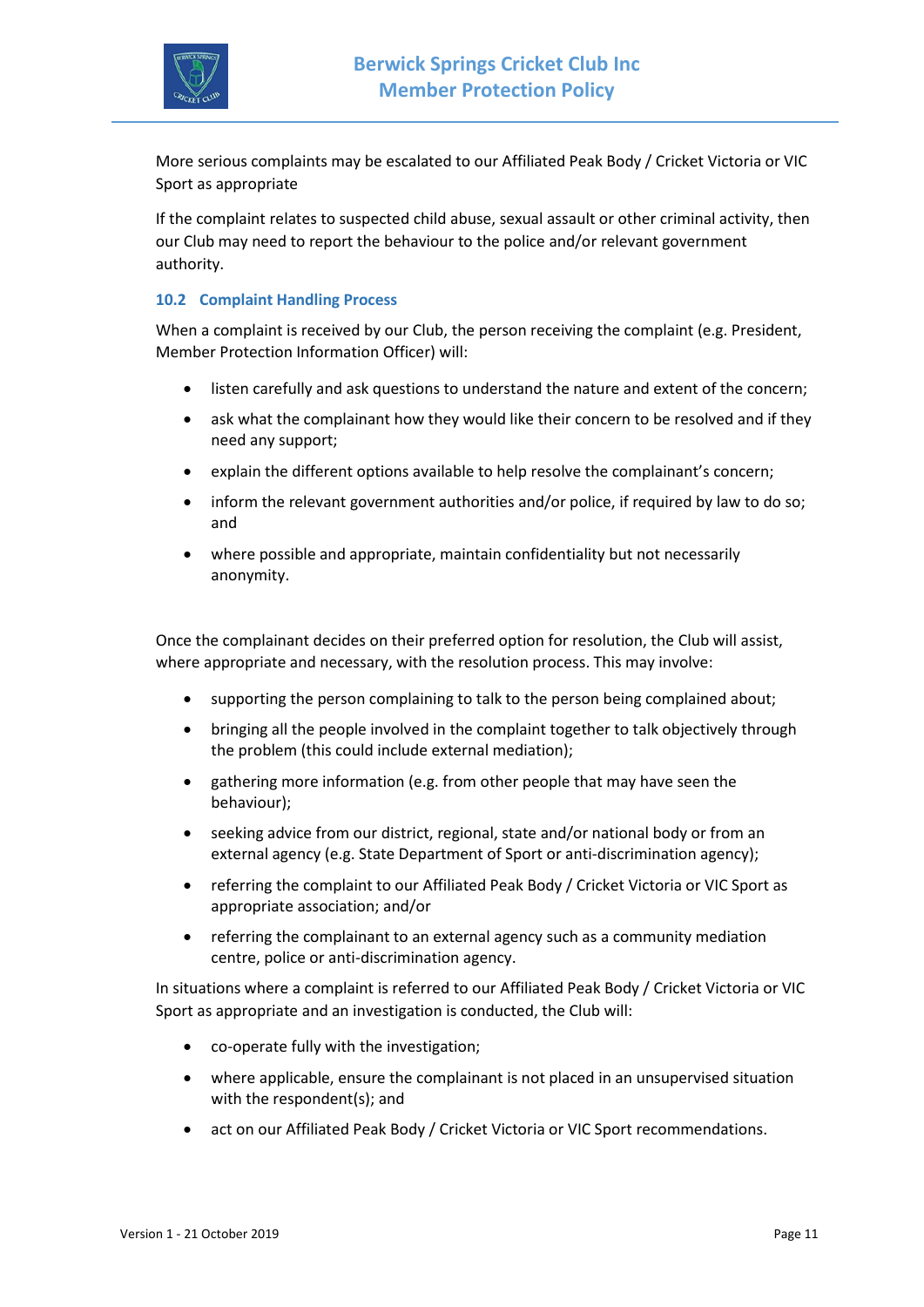

At any stage of the process, a person can seek advice from an anti-discrimination commission or other external agency and, if the matter is within their jurisdiction, may lodge a complaint with the anti-discrimination commission or another external agency.

#### **10.3 Disciplinary Sanctions**

Our Club may take disciplinary action against anyone found to have breached our policy or made false and malicious allegations. Any disciplinary measure imposed under our policy must:

be applied consistent with any contractual and employment rules and requirements;

be fair and reasonable;

be based on the evidence and information presented and the seriousness of the breach; and

be determined by our constituent documents, by Laws and the rules of the game.

Possible sanctions that may be taken include:

- a direction that the individual makes verbal and/or written apology;
- counselling of the individual to address behaviour;
- withdrawal of any awards, placings, records, achievements bestowed in any tournaments, activities or events held or sanctioned by our Club;
- suspension or termination of membership, participation or engagement in a role or activity;
- de-registration of accreditation for a period of time or permanently;
- a fine; or
- any other form of discipline that our Club considers reasonable and appropriate.

#### **10.4 Appeals**

The complainant or respondent may be entitled to lodge an appeal against a decision made in relation to a complaint (including a decision where disciplinary sanctions are imposed by our Club) to our affiliated body / Cricket Victoria. Appeals must be based on any right of appeal provided for in the relevant constituent documents, rules, regulations or by laws.

*[Note: It is considered good practice to have a process to appeal against a decision made in respect of a complaint. However, the grounds of an appeal should be specific, for example they may be limited to a denial of procedural fairness, on grounds of unjust or unreasonable disciplinary measure(s) being imposed, or on the grounds that the decision was not supported by the information/evidence presented and available to the decision maker/Club. The jurisdiction of the appeal body will need to be outlined in relevant constituent documents, rules, regulations or by-laws which are binding on the complainant and respondent.]*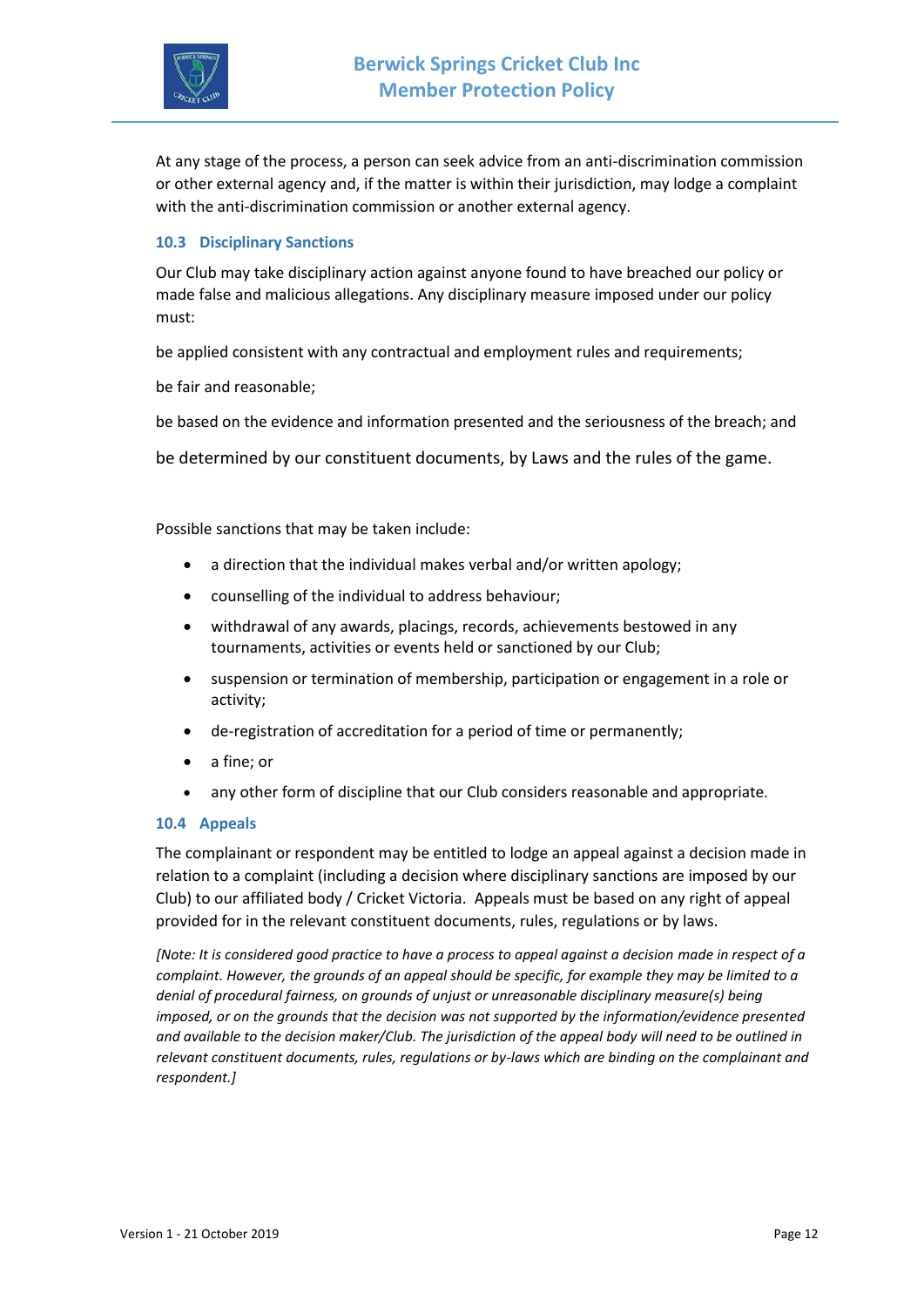

# Attachment 1 MEMBER PROTECTION DECLARATION

The Berwick Springs Cricket Club Inc has a duty of care to all those associated with our Club and to the individuals and organisations to whom this policy applies. As a requirement of our Member Protection Policy, we must enquire into the background of those who undertake any work, coaching or regular unsupervised contact with people under the age of 18 years.

I ……………………………………………………….. (name) of …………………………………….

.……………………………………………………………….. (address) born ……/……/……………

sincerely declare:

I do not have any criminal charge pending before the courts.

I do not have any criminal convictions or findings of guilt for sexual offences, offences related to children or acts of violence.

I have not had any disciplinary proceedings brought against me by an employer, sporting organisation or similar body involving child abuse, sexual misconduct or harassment, other forms of harassment or acts of violence.

To my knowledge there is no other matter that the Club may consider to constitute a risk to its members, employees, volunteers, athletes or reputation by engaging me.

5. I will notify the President of the Club immediately upon becoming aware that any of the matters set out in clauses 1 to 4 above has changed.

Declared in the S*tate of Victoria*

on …….../……./……….(date) Signature ………………………………………………………….

#### **Parent/Guardian Consent (in respect of a person under the age of 18 years)**

I have read and understood the declaration provided by my child. I confirm and warrant that the contents of the declaration provided by my child are true and correct in every particular.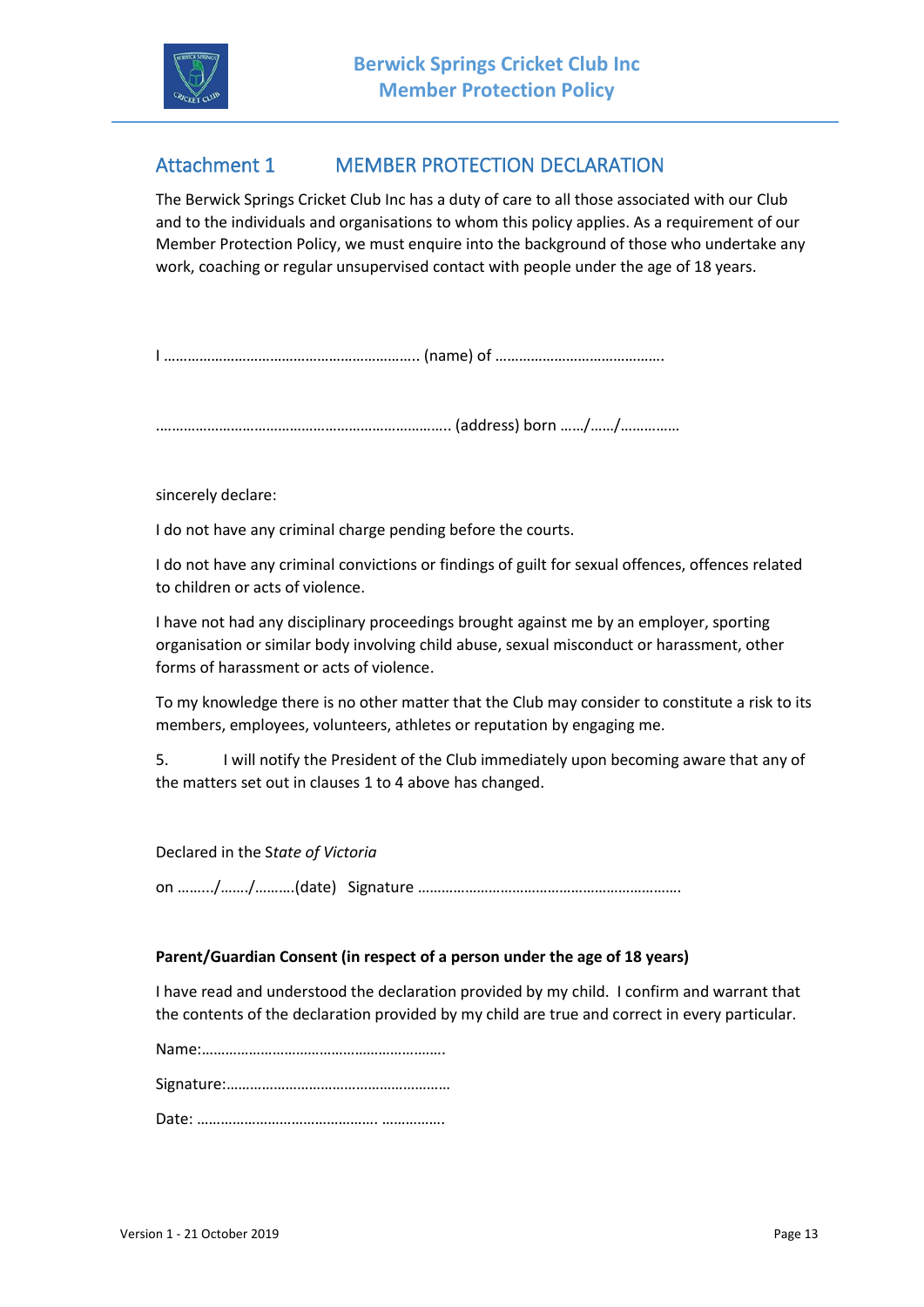

## Attachment 2 WORKING WITH CHILDREN CHECK REQUIREMENTS

Working with Children Checks aim to create a child-safe environment and to protect children and young people involved in our sport from physical and sexual harm.

They assess the suitability of people to work with children and young people and can involve:

- criminal history checks;
- signed declarations;
- referee checks; and
- other relevant background checks to assess a person's suitability to work with children and young people.

Working with Children Check requirements vary across Australia[. Fact Sheets](http://www.playbytherules.net.au/legal-stuff/child-protection/child-protection-laws-explained/screening) for each state and territory are available on the Play by the Rules website: [www.playbytherules.net](http://www.playbytherules.net/)

Detailed information, including the forms required to complete a Working with Children Check, are available from the relevant agencies in each state and territory.

#### **Victoria**

Contact the Department of Justice Website: [www.workingwithchildren.vic.gov.au](http://www.workingwithchildren.vic.gov.au/) Phone: 1300 652 879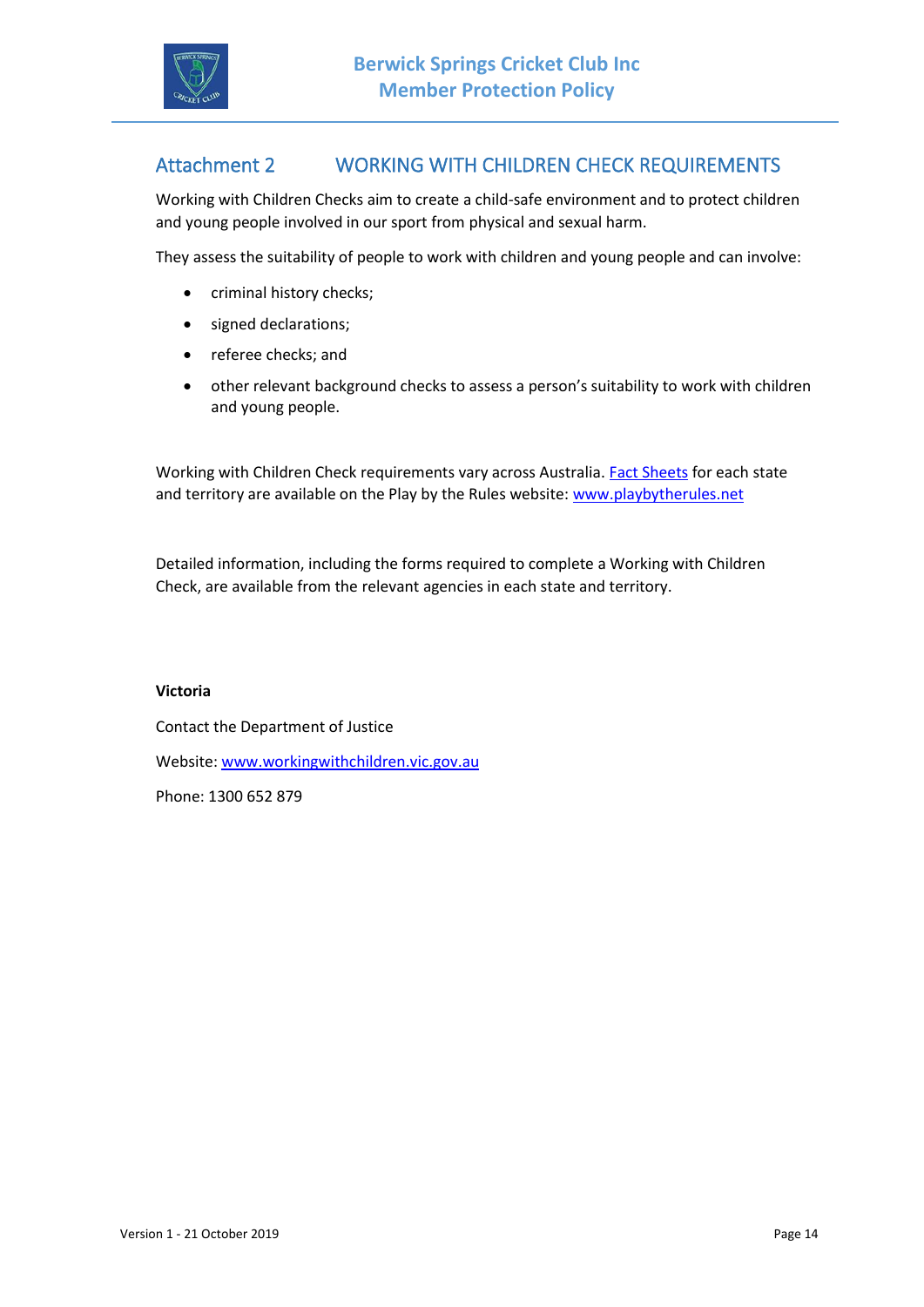

# Attachment 3 Reporting Requirements and Documents

## **Record of Complaint**

 $\mathbf{r}$ 

| Name of person<br>receiving complaint               |                                                                                            | $\sqrt{2}$<br>Date                                                                                                           |
|-----------------------------------------------------|--------------------------------------------------------------------------------------------|------------------------------------------------------------------------------------------------------------------------------|
| Complainants Name                                   | Over 18                                                                                    | $\Box$ Under 18                                                                                                              |
| Complainants role /<br>status in Club               | Administrator<br>$\Box$ Player<br>$\Box$ Coach / Assistant Coach<br>Official               | $\Box$ Parent<br>$\Box$ Spectator<br>$\Box$ Support Personnel<br>$\Box$ Other                                                |
| Name of Person<br>complained About                  |                                                                                            |                                                                                                                              |
| Person Complained<br>about role / status in<br>Club |                                                                                            |                                                                                                                              |
| Location / event of<br>alleged issue                |                                                                                            |                                                                                                                              |
| Description of Alleged<br>issue                     |                                                                                            |                                                                                                                              |
| Nature of Complaint                                 | $\Box$ Harassment<br>$\Box$ Sexual/sexist<br>$\Box$ Sexuality                              | $\Box$ Discrimination<br>$\Box$ Selection Dispute                                                                            |
| Can tick more than one<br>box                       | $\Box$ Personality Clash<br>Verbal Abuse<br>$\exists$ Race<br>$\Box$ Religion<br>Pregnancy | $\Box$ Coaching Methods<br><b>Bullying</b><br>$\Box$ Disability<br>Physical Abuse<br>Victimisation<br>$\Box$ Unfair Decision |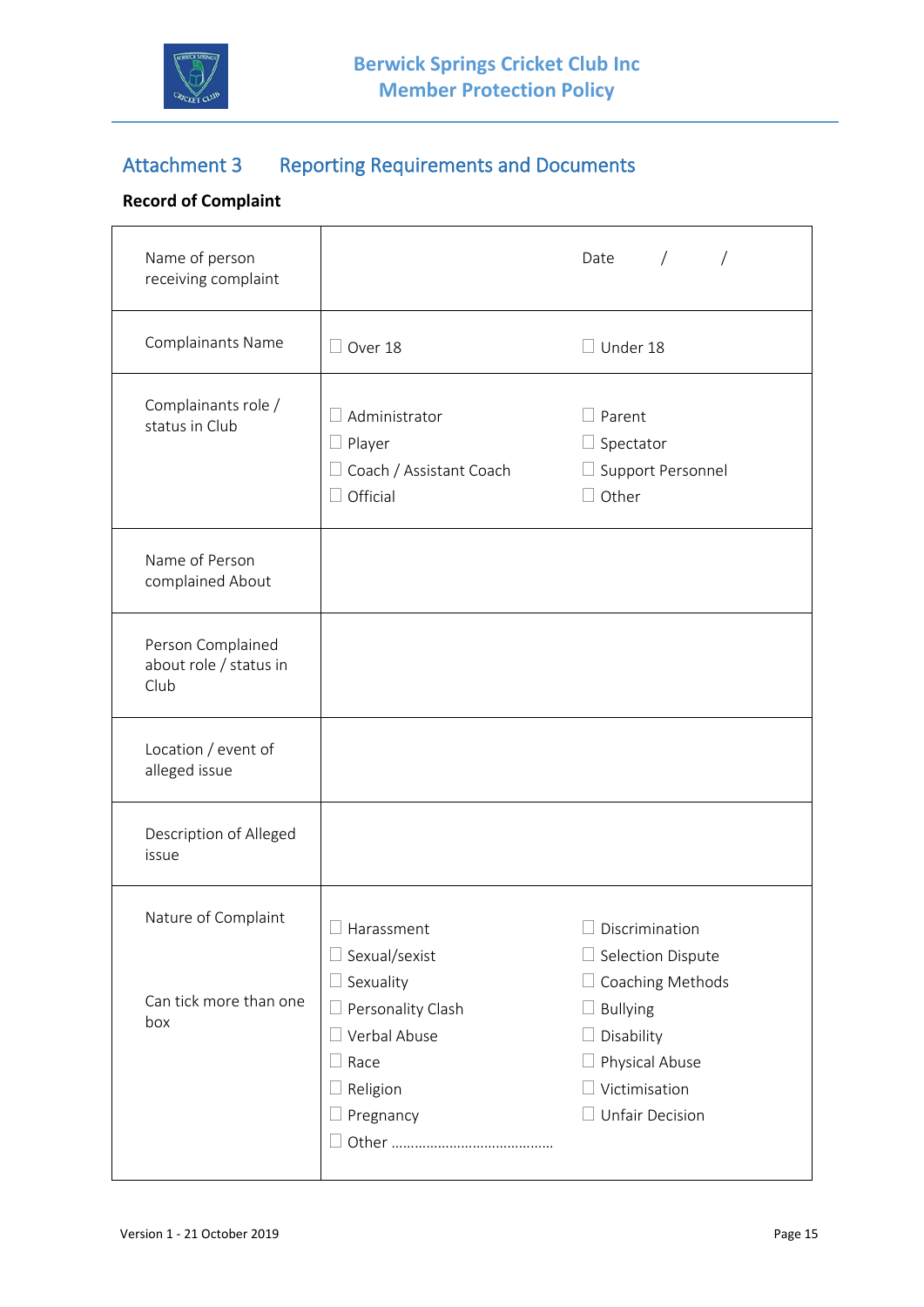

| What do they want to<br>happen? |  |
|---------------------------------|--|
| Information provided to<br>them |  |
| Resolution or Action<br>taken   |  |
| Follow up Action                |  |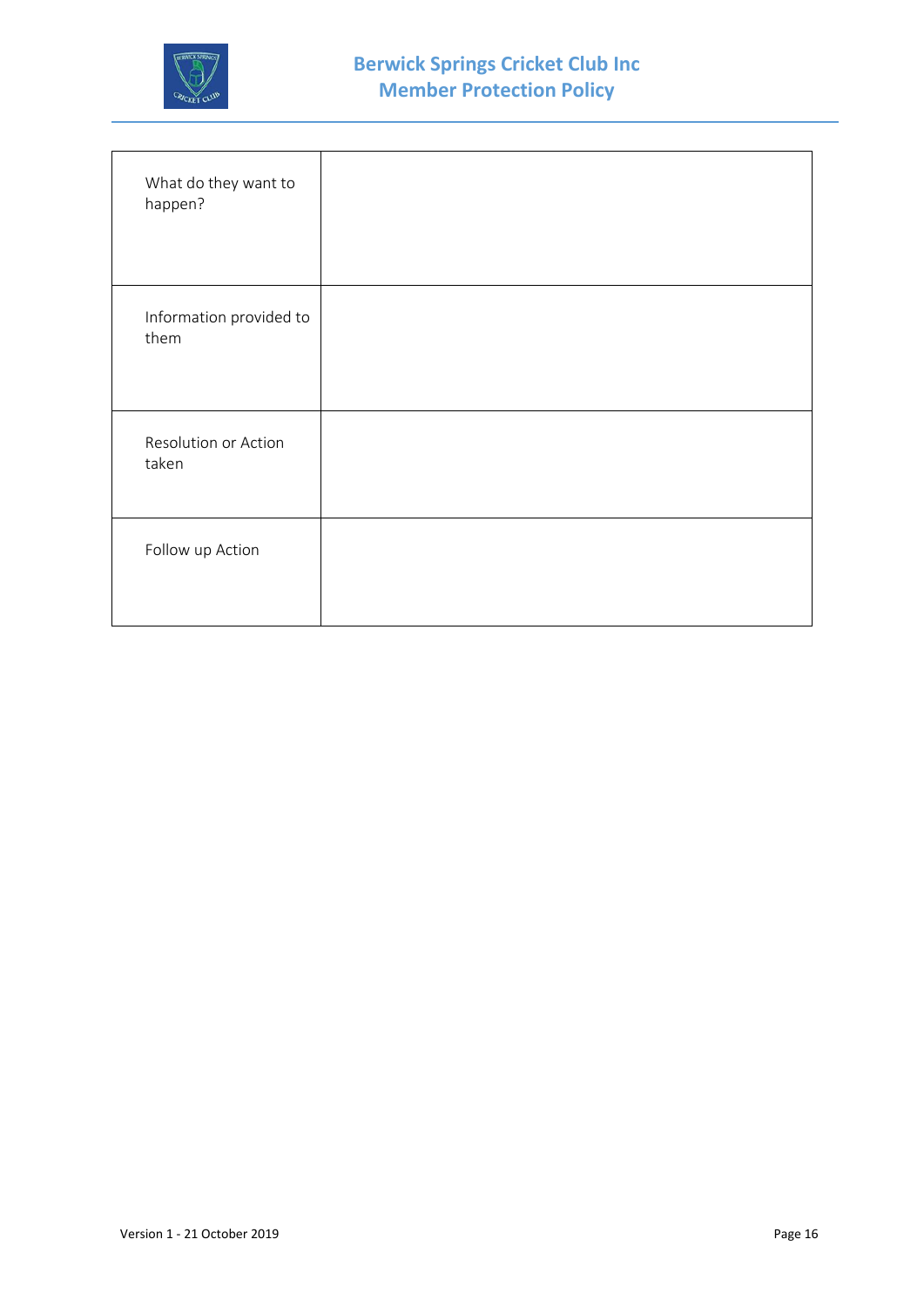

## PROCEDURE FOR HANDLING ALLEGATIONS OF CHILD ABUSE

**If you believe a child is in immediate danger or a life-threatening situation**, **contact the Police immediately on 000**.

The Berwick Springs Cricket Club Inc will treat any allegation of child abuse or neglect promptly, seriously and with a high degree of sensitivity.

All people working with Berwick Springs Cricket Club Inc in a paid or unpaid capacity have a duty to report any concerns to the appropriate authorities, following the steps outlined below.

#### **Step 1: Receive the allegation**

If a child or young person raises with you an allegation of child abuse or neglect that relates to them or to another child, it is important that you listen, stay calm and be supportive.

| Do.                                                          | Don't                                  |
|--------------------------------------------------------------|----------------------------------------|
| Make sure you are clear about what                           | Do not challenge or undermine the      |
| the child has told you                                       | child                                  |
| Reassure the child that what has                             | Do not seek detailed information, ask  |
| occurred is not his or her fault                             | leading questions or offer an opinion. |
| Explain that other people may need to                        | Do not discuss the details with any    |
| be told in order to stop what is                             | person other than those detailed in    |
| happening.                                                   | these procedures.                      |
| Promptly and accurately record the<br>discussion in writing. | Do not contact the alleged offender.   |

#### **Step 2: Report the allegation**

- Immediately report any allegation of child abuse or neglect, or any situation involving a child at risk of harm, to the police and/or the relevant child protection agency. You may need to make a report to both.
- Contact the relevant child protection agency or police for advice if there is **any** doubt about whether the allegation should be reported.
- If the allegation involves a person to whom this policy applies, then also report the allegation to the President or Child Protection Officer of Berwick Springs Cricket Club Inc so that he or she can manage the situation.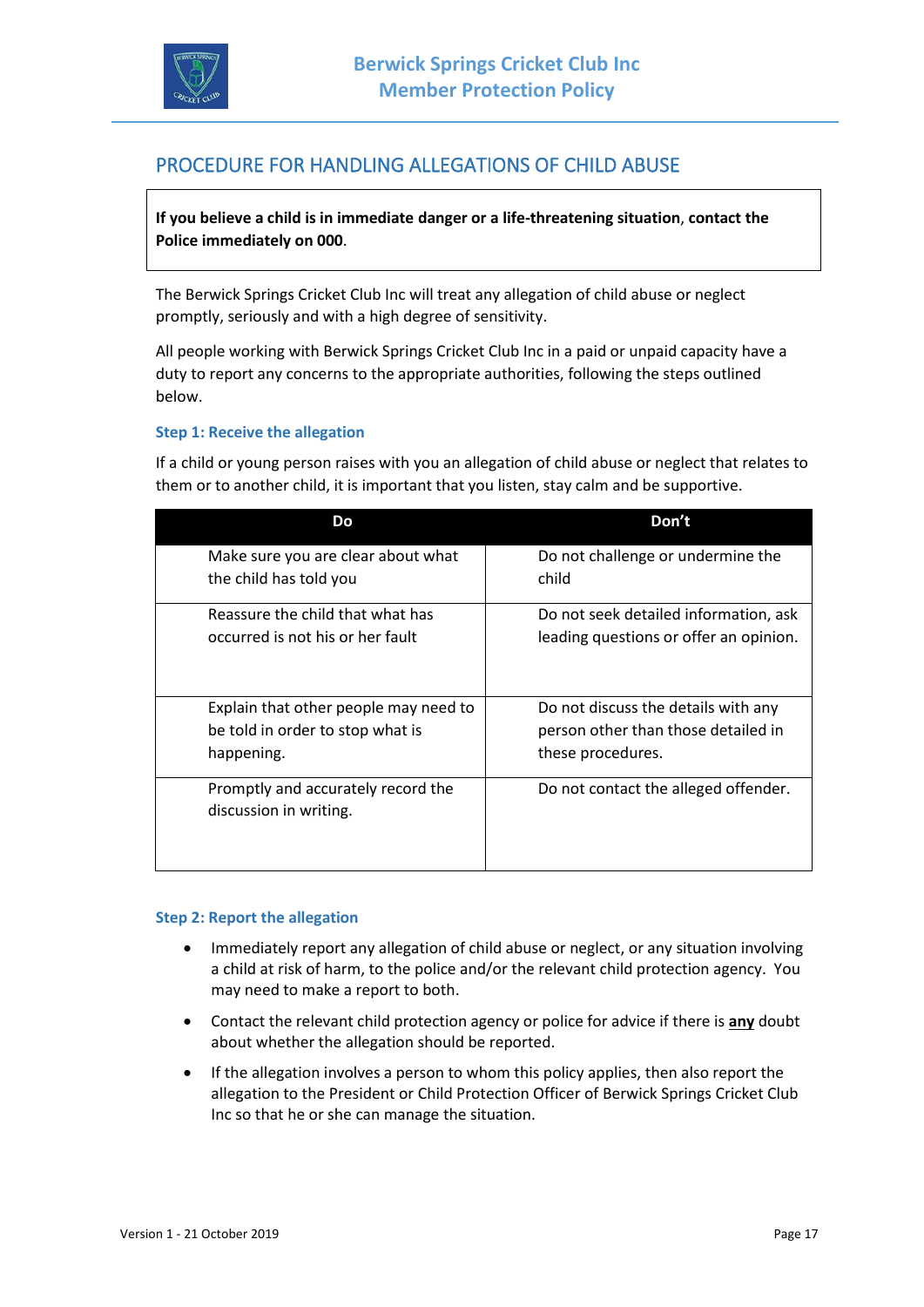

#### **Step 3: Protect the child and manage the situation**

- The President or Child Protection Officer will assess the immediate risks to the child and take interim steps to ensure the child's safety and the safety of any other children. This may include redeploying the alleged offender to a position where there is no unsupervised contact with children, supervising the alleged offender or removing/suspending him or her until any investigations have been concluded. Legal advice should be sought before any interim steps are made if the person is an employee of Berwick Springs Cricket Club Inc
- The President or Child Protection Officer will consider what services may be most appropriate to support the child and his or her parent/s.
- The President or Child Protection Officer will consider what support services may be appropriate for the alleged offender.
- The President or Child Protection Officer will seek to put in place measures to protect the child and the alleged offender from possible victimisation and gossip.

#### **Step 4: Take internal action**

At least three different investigations could be undertaken to examine allegations that are made against a person to whom this policy applies, including:

- a criminal investigation (conducted by the police)
- a child protection investigation (conducted by the relevant child protection agency)
- a disciplinary or misconduct inquiry/investigation (conducted by Berwick Springs Cricket Club Inc).

Berwick Springs Cricket Club Inc will assess the allegations and determine what action should be taken in the circumstances. Depending on the situation, action may include considering whether the alleged offender should return to his or her position, be dismissed, banned or suspended or face other disciplinary action.

If disciplinary action is undertaken, we will follow the procedures set out in [Clause 10] of our Member Protection Policy.

Where required we will provide the relevant government agency with a report of any disciplinary action we take.

#### **Contact details for advice or to report an allegation of child abuse**

| <b>Victoria</b>                                                             |                                   |
|-----------------------------------------------------------------------------|-----------------------------------|
| Victoria Police                                                             | Department of Human Services      |
| Non-urgent police assistance<br>Ph: (03) 9247 6666<br>www.police.vic.gov.au | www.dhs.vic.gov.au<br>Ph: 131 278 |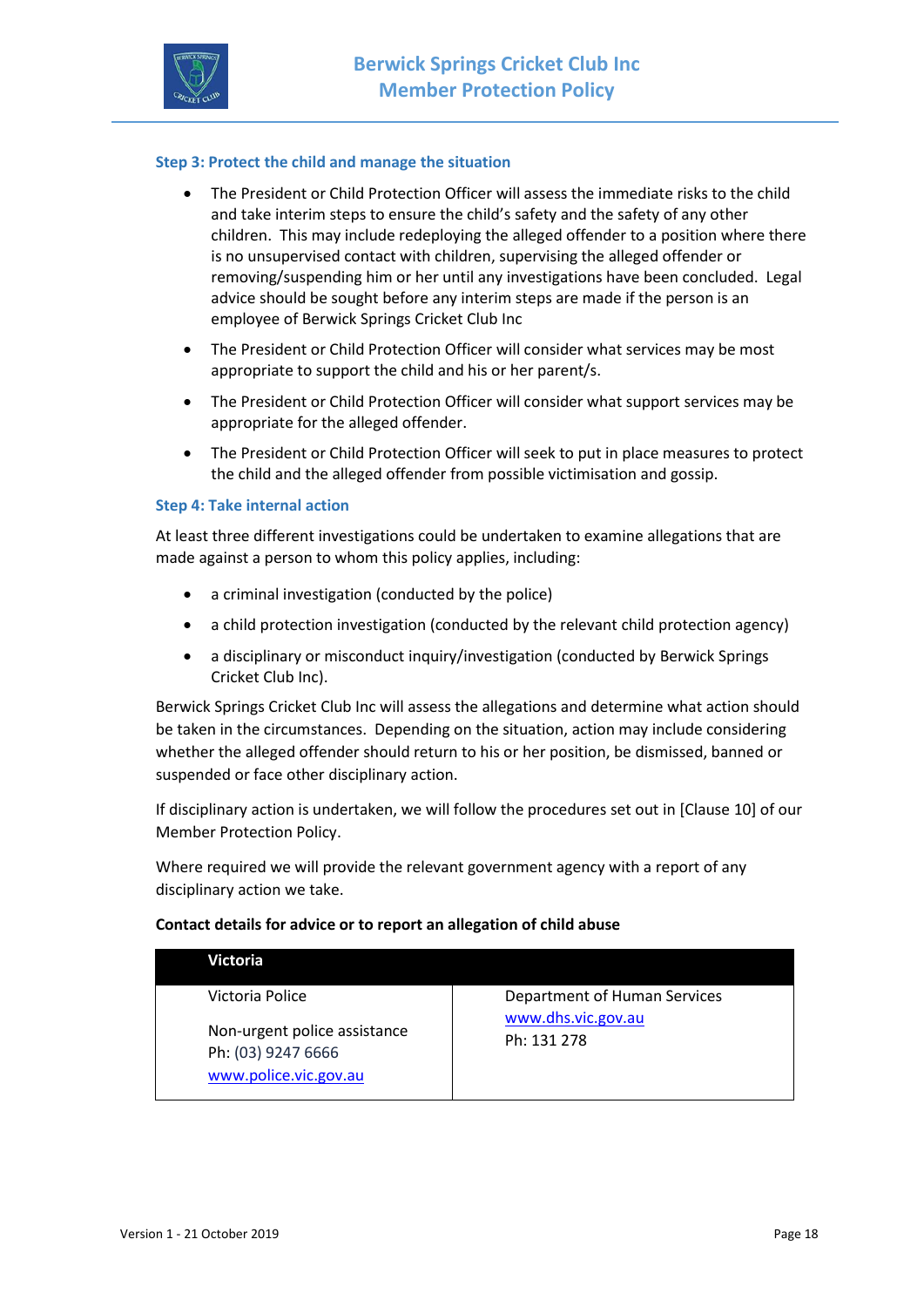

## CONFIDENTIAL RECORD OF CHILD ABUSE ALLEGATION

Before completing, ensure the procedures outlined in *Procedure for Handling Allegations of Child Abuse* have been followed and advice has been sought from the relevant government agency and/or police.

| Complainant's Name (if<br>other than the child)                                                                         |                                                                                                                                | Date Formal<br>Complaint Received:<br>$\sqrt{2}$<br>$\prime$ |
|-------------------------------------------------------------------------------------------------------------------------|--------------------------------------------------------------------------------------------------------------------------------|--------------------------------------------------------------|
| Role/status in sport                                                                                                    |                                                                                                                                |                                                              |
| Child's name                                                                                                            |                                                                                                                                | Age:                                                         |
| Child's address                                                                                                         |                                                                                                                                |                                                              |
| Person's reason for<br>suspecting abuse<br>(e.g. observation, injury,<br>disclosure)                                    |                                                                                                                                |                                                              |
| Name of person<br>complained about                                                                                      |                                                                                                                                |                                                              |
| Role/status in sport                                                                                                    | $\Box$ Administrator (volunteer)<br>Athlete/player<br>$\Box$<br>Coach/Assistant Coach<br>$\Box$<br>Employee (paid)<br>Official | Parent<br>Spectator<br><b>Support Personnel</b><br>Other     |
| Witnesses<br>(if more than 3<br>witnesses, attach details<br>to this form)                                              | Name (1):<br>Contact details:<br>Name (2):<br>Contact details:<br>Name (3):<br>Contact details:                                |                                                              |
| Interim action (if any)<br>taken (to ensure child's<br>safety and/or to support<br>needs of person<br>complained about) |                                                                                                                                |                                                              |